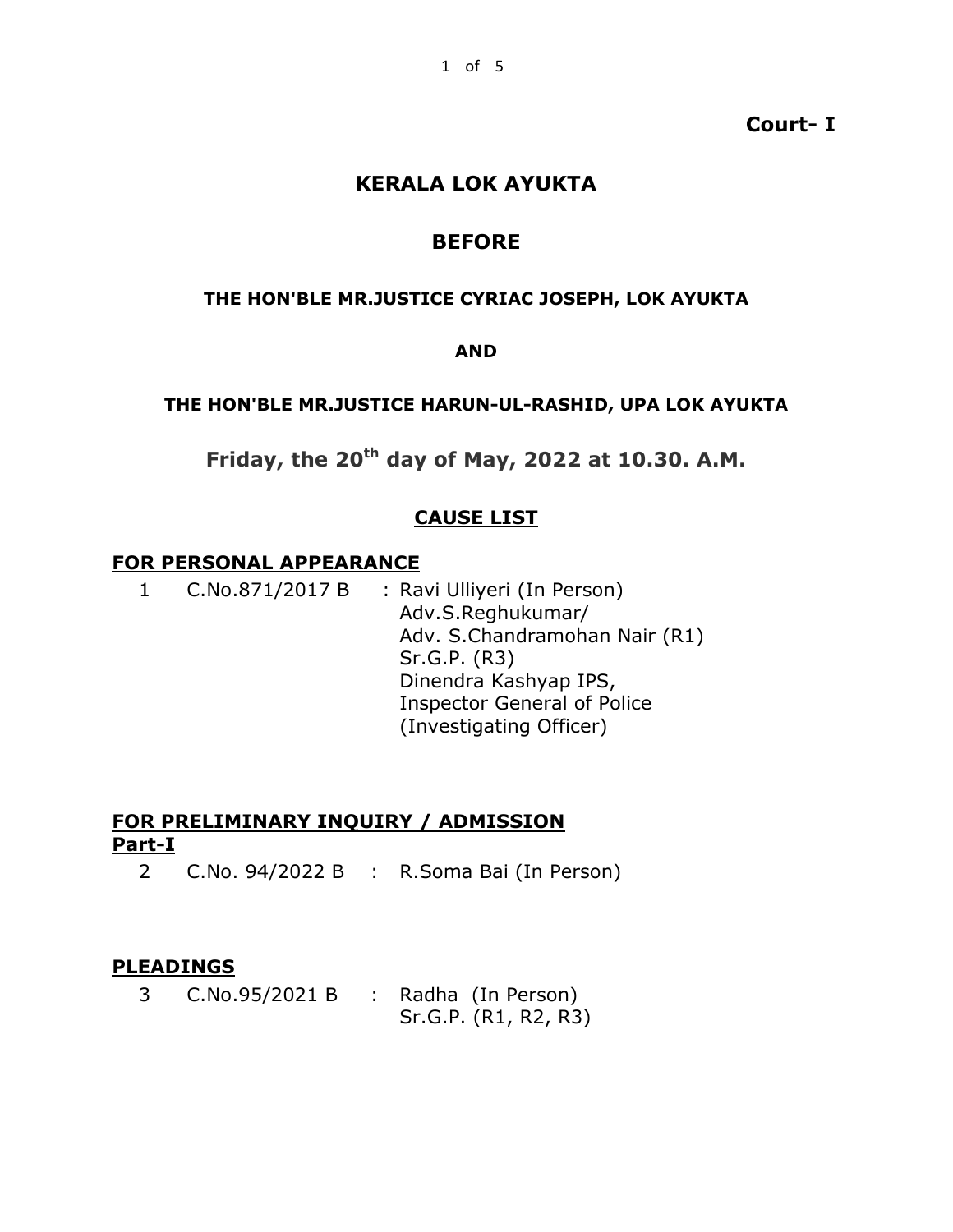### **PETITIONS**

4 I.A.No.160/2022 in : Adv. R.J.Rajeev C.No.198/2019 D Sr.G.P. (R1 to R3)

### **FOR ACTION TAKEN REPORT/COMPLIANCE REPORT**

- 5 C.No.1555/2015 D : Adv.Amaravila P.Venugopalan Nair Adv.Issac Samuel, SC for Kerala Water Authority (R1 to R6)
- 6 C.No.1206/2017 A : Adv. Neyyattinkara N. Mohanachandran Sr.G.P. (R1 to R4)

- 7 C.No.402/2018 A : Adv.A.Abdul Kharim & Adv.Sajad Kharim Sr.G.P. (R1 to R3)
- 8 C.No.216/2019 B : Praveen Jose (In Person) Sr.G.P. (R1 to R3)

### **FOR EXAMINATION OF WITNESSES**

9 C.No.588/2018 C IA No.597/2019 IA No. 363/2019 : Adv.K.Pushparajan Achary Sr.G.P. (R1 to R4)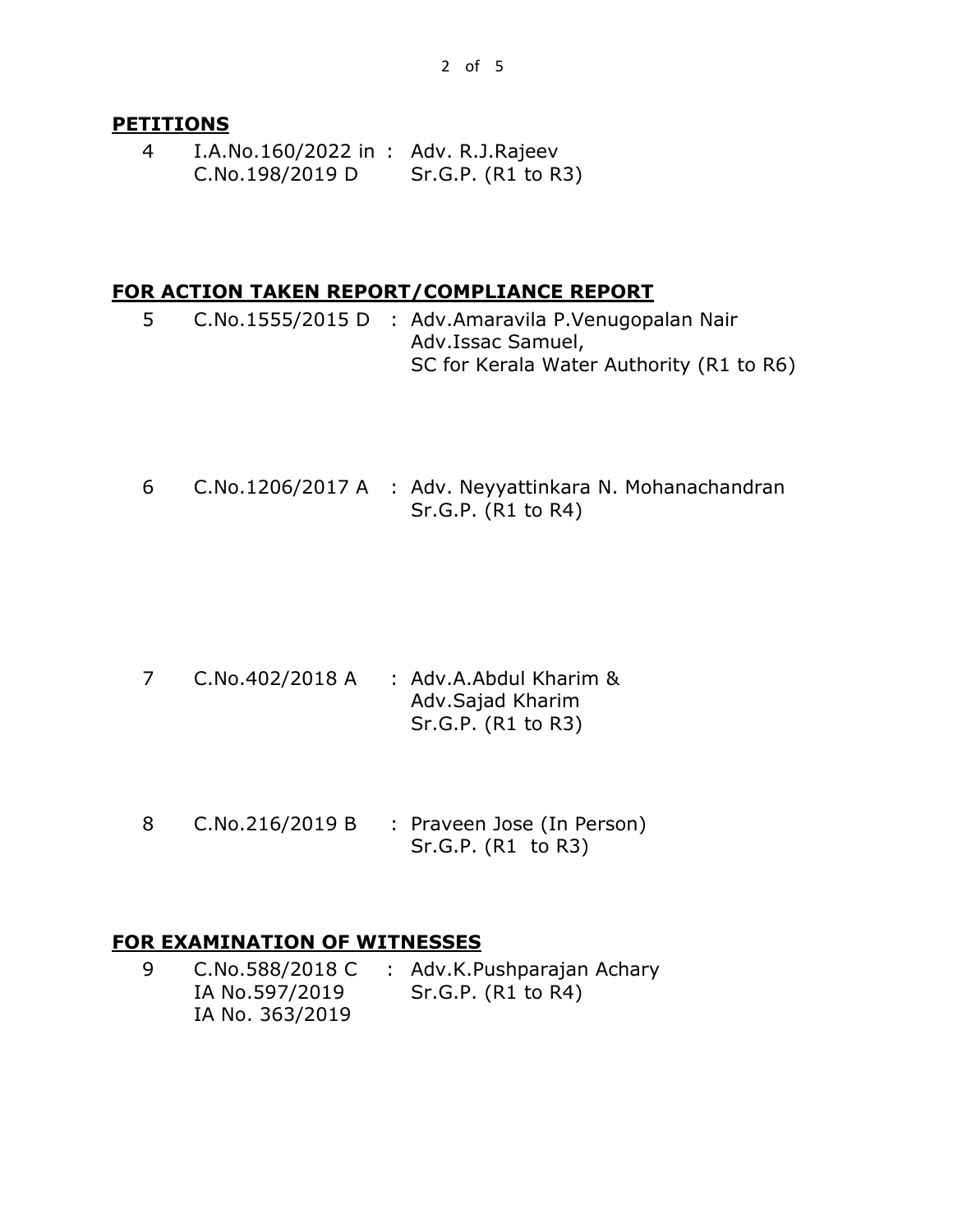# **FOR HEARING ON COMPLAINT**

10 C.No.1160/2013 D : Adv.M.R.Anandakuttan Sr.G.P (R1 to R3) Adv.K.Sajeesh Kumar (R4 to R7)

- 11 C.No.6/2017 A : Adv.K.P.Balakrishnan Sr.G.P. (R1, R2, R5) Adv.Shaji Chellappan & Adv.Dr.M.Abdul Samad (R3, R4)
- 12 C.No.1129/2017 A : Adv. K.P Balakrishnan I.A.No. 311/2021 Sr. G.P (R1, R2, R5) Adv. Shaji Chellappan & Adv. Dr. M. Abdul Samad (R3, R4)
- 13 C.No.918/2018 D : Adv.George Poonthottam & Adv.Subair Kunju Sr.G.P (R1 to R6)

\*\*\*\*\*\*\*\*\*\*\*\*\*\*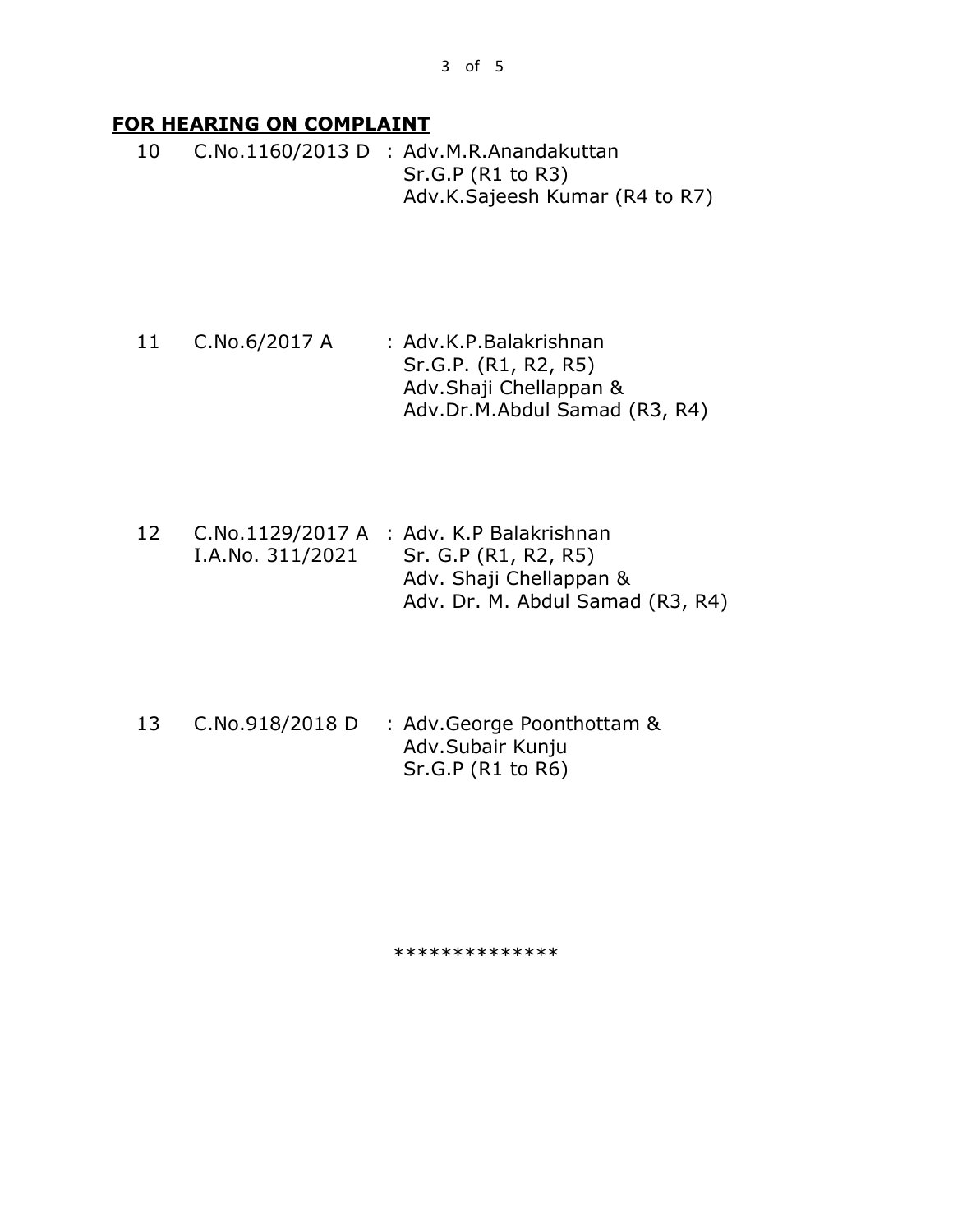**Court-II**

### **KERALA LOK AYUKTA**

### **BEFORE**

### **THE HON'BLE MR.JUSTICE BABU MATHEW P. JOSEPH, UPA LOK AYUKTA**

# **Friday, the 20th day of MAY, 2022 at 10.30. A.M.**

## **CAUSE LIST**

# **FOR PRELIMINARY INQUIRY / ADMISSION Part-I**

- 1 C.No. 51/2022 B I.A.No. 95/2022 : Adv. G.Sudhakaran Nair
- 2 C.No. 95/2022 B : Dhanya S. Devi (In Person)

### **Part-II**

- 3 C.No.201/2020 A I.A.No. 308/2020 : Adv.Siny M.C. Adv.Nalanchira P. Krishnankutty (R1 & R2) Adv. Asha Santhosh (R3)
- 4 C.No.05/2021 A : Adv.Babu P. Pothencode Adv.D.Arun (R1) Sr.G.P. (R2)
- 5 C.No.1048/2019 A : Adv.Kunnumpuram P.S.Pradeep I.A.No.1463/2019 I.A.No. 32/2022 Adv.Kallambalam S. Sreekumar (R1 & R2)
- 6 C.No.08/2021 A I.A.No. 17/2021 : Adv.Rajaprathap S.J. Adv.Kamaleswaram S. Manikantan Nair (R1 to R3)